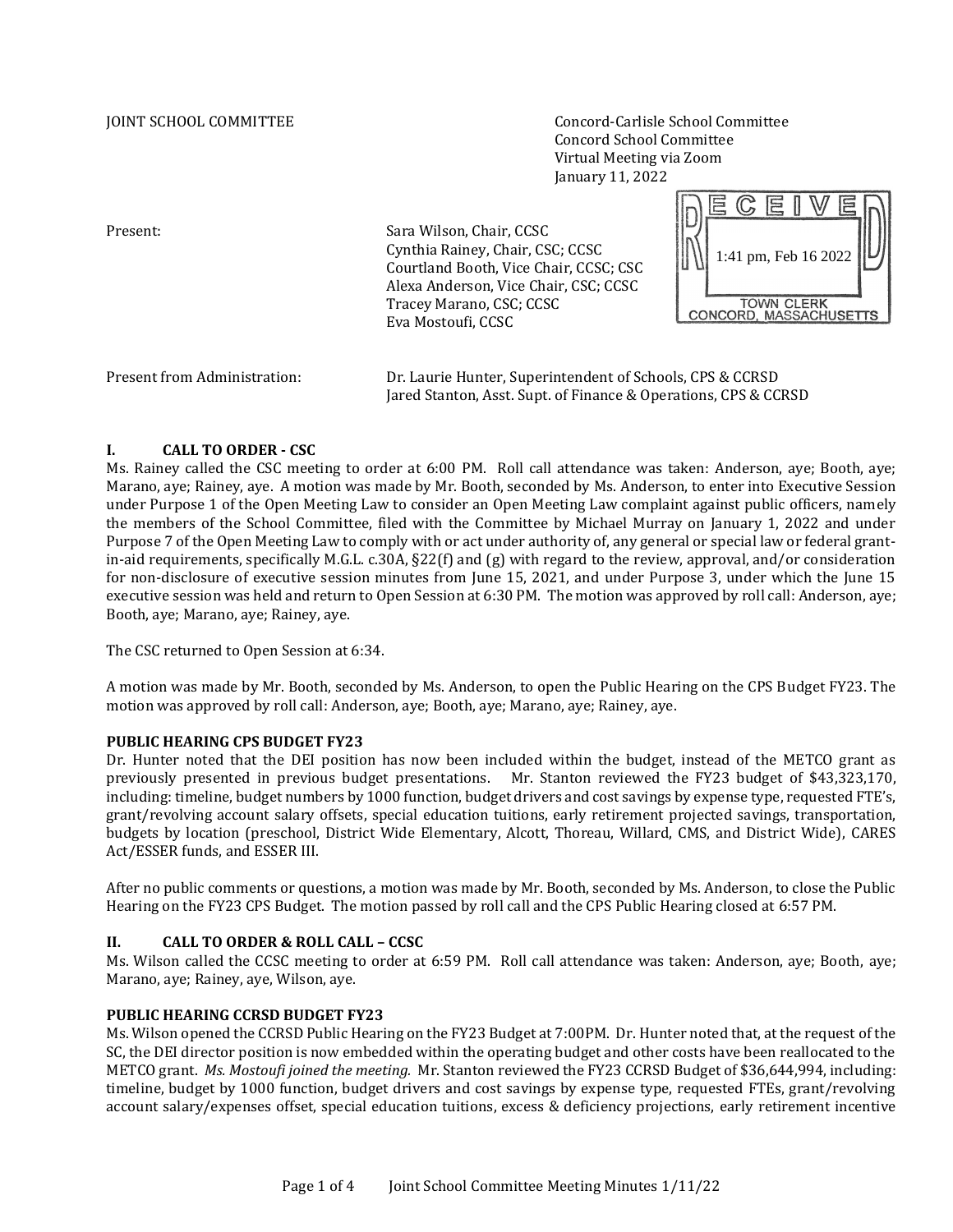projected savings, other post-employment benefits, transportation, health insurance, debt service, CARES Act/ESSER/ESSER III Funds, general fund revenue estimates, and assessments.

After no public comments or questions, a motion was made by Mr. Booth, seconded by Ms. Anderson, to close the CCRSD Public Hearing on the FY23 budget. The motion passed by roll call and the CCRSD Public Hearing closed at 7:19 PM.

## **III. PUBLIC COMMENT**

1. Karlen Reed, 83 Whits End, Concord, MA. Ms. Reed stated she was speaking for the League of Women Voters Voter Service Committee, along with Nancy Confrey, announcing the candidate forum for the two school committee candidates. She stated that the forum would be held on Thursday, January 27<sup>th</sup> from 7:30-8:30 PM over Zoom, noting that it will be moderated, recorded and open to the public. Ms. Confrey noted that questions for the candidates could be sent ahead of time to voterservice@lwvcc.org.

# **IV. READING OF THE MINUTES**

A. Open Session 11/30/21 and 12/7/21. A motion was made by Ms. Anderson, seconded by Ms. Marano, to approve the Open Session minutes from 11/30/21 and 12/7/21. Mr. Booth noted small edits in wording. The motion passed by roll call: Anderson, aye (for both); Booth, aye (for both); Marano, aye (for both); Mostoufi, aye; Rainey, aye (for both); Wilson, aye.

# **V. CORRESPONDENCE**

Ms. Wilson stated that CCSC received one correspondence and Ms. Rainey stated that CSC received one correspondence regarding literacy.

# **VI. CHAIRS & LIAISONS REPORT**

Ms. Anderson stated that she and Ms. Mostoufi attended the SEPAC Board meeting, noting that the meeting was very robust. She stated that the SEPAC Board is no longer subject to open meeting law and is amending its bylaws. She stated that SEPAC is working on best practices to maintain the benefits of Open Meeting Law. Ms. Anderson stated that SEPAC is hoping that the Administration will provide a presentation on the new dyslexia guidelines. She stated that the larger SEPAC committee and its literacy subcommittee would be each compiling a list of goals.

Ms. Mostoufi stated that SEPAC would like to set up coffees with the CCHS special education coordinators in February, noting that there is a lot of interest in how the district is working through the MA guidelines. She stated that SEPAC is also working on how to bring in more engagement from families. Ms. Anderson noted that SEPAC has open position on its board.

Mr. Booth stated that the Policy Subcommittee meets on Thursday at 10:00 AM.

Ms. Marano stated that the DEI Subcommittee met on January 5th. She stated that Mr. Nyamekye continues to meet with many groups in the district and to focus on developing his strategic plan. She stated that the equity survey results will be coming in February. Ms. Marano stated that the next DEI Subcommittee meeting is February 2nd.

# **VII. DISCUSSION**

A. COVID Updates. Dr. Hunter stated there have been 217 cases over the previous week, noting that it was similar to other districts. She stated that the numbers seem to be stabilizing this week and most seem to be having mild symptoms. She stated that, based on CIC and DESE, the testing pools will now be made up of 3 people instead of 10. She noted the cluster in a Thoreau kindergarten class, stating that in conjunction with DESE and public health officials, it was determined that the classroom would go remote for 3 days. Dr. Hunter stated that 76% of K-5 students are fully vaccinated and 8% are partially vaccinated. She stated that the district is averaging 8-10% of staff out each day and there are about 150 student absences daily at CCHS, just under 100 at CMS and around 50-70 at the elementary schools. She stated that DESE has extended the mask mandate through February 28, 2022 and the district is working on a vaccine clinic at the end of January to be held at CCHS. Dr. Hunter recognized the principals and nursing staff for all of their hard work, noting that the parents feel very supported.

B. First Reading School Committee Policies. KF – Facility Use & KF-R – Community Use Regulations and Fees.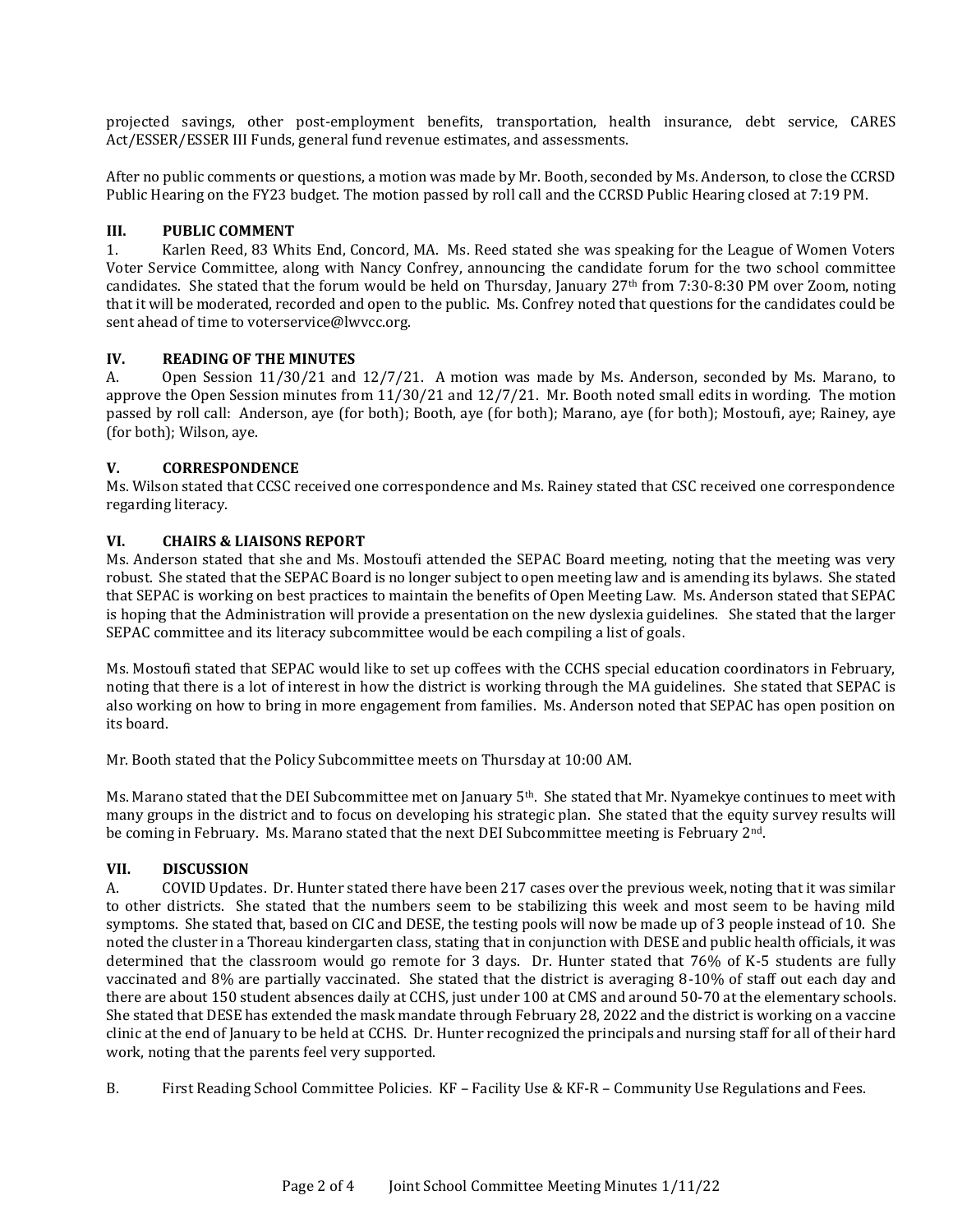Mr. Booth reviewed policies KF and KF-R, noting that the last time they were updated was 2009. He stated that the Business Office has notified summer users of the potential change in fees and thanked the Business Office for all of its work on these policies. Mr. Booth noted the newly added frequent user discount for groups that reserve a bulk of time, noting that they are just facility discounts, not discounts on the personnel rates. He stated that the fees were scrutinized and were determined to not discourage community users, but to not be so low as to be subsided and too attractive to distract from K-12 education. Ms. Marano noted that the subcommittee looked at fee schedules at other districts as well. Ms. Mostoufi noted that the state links included in the policy may change, suggesting that the title of the linked documents be added as well in case the links change. Ms. Rainey questioned the group definitions, noting that, based on the agreement signed, the district cannot charge youth sports. Mr. Booth stated that the Policy Subcommittee would make sure this was reflected in the policy. Ms. Rainey also suggested differentiating the fees for custodians after 2:00PM on weekdays on the fee schedule.

C. FY23 Budget. Dr. Hunter stated that the Concord guideline delta is \$240,813 overall. Mr. Stanton reviewed recommendations to meet the guideline, including: increasing Chapter 71 transportation revenue by \$50,000, increasing Chapter 70 by \$87,000, reducing special education salaries and moving them to the METCO Supplemental Special Education Grant as an offset, and increasing circuit breaker offset by \$63,813. Ms. Rainey questioned the METCO Director position being .4 at CPS and .6 at CCHS. Mr. Stanton stated that they adjust based on where the position spends the most time. Ms. Rainey asked what the plan is for buses in terms of reimbursements and grants. Mr. Stanton stated that there is no new information on the VW Fund. He stated that if CPS gets an electric bus, there is no regional reimbursement, but if the region got an electric bus, the state of MA will reimburse 70% over the following 5 years once the bus is on the road and reported to them. Dr. Hunter stated that the intent of the state with Chapter 71 is to motivate regionalization, not sustainable transportation, and noted that there will be federal money over the coming years. Mr. Booth and Ms. Rainey voiced their concerns for having two diesel buses in the CCRSD budget and two in the CPS budget, suggesting more diligence be done. After discussion, Dr. Hunter asked for clarity on how the SC would like to move forward with the budget and if they were looking to decrease the budget number and remove the buses or increase the budget and add electric buses, noting that she does not recommend cutting the buses out of the budget.

D. FY23 Capital Plan. Mr. Stanton shared the FY23 Capital Plan, noting that the plan is the same as discussed at the December 17th meeting. Ms. Rainey stated that they need to figure out a way to determine what Carlisle's piece of Ripley should be and Dr. Hunter stated that she has a meeting scheduled with Tim Goddard and Kerry Lafleur regarding Ripley.

## **VIII. ACTION ITEMS**

A. Vote to Approve FY23 Budget. *The SC deferred the budget vote to the next meeting.*

B. Vote to Approve FY23 Capital Plan. *The SC deferred the capital plan vote to the next meeting.*

C. Vote to Accept a Donation from Lueders Environmental, Inc. A motion was made by Ms. Rainey, seconded by Mr. Booth, to accept a \$125 donation from Lueders Environmental, Inc. The motion was approved with gratitude by roll call: : Anderson, aye (for both); Booth, aye (for both); Marano, aye (for both); Mostoufi, aye; Rainey, aye (for both); Wilson, aye.

D. Vote to Accept a CEF Donation to the Sharon Young Scholarship Fund. A motion was made by Ms. Rainey, seconded by Ms. Anderson, to accept a \$5,000 CEF donation to the Sharon Young Scholarship Fund. The motion was approved with gratitude by roll call: Anderson, aye; Booth, aye; Mostoufi, aye; Rainey, aye; Wilson, aye. Ms. Marano abstained from the vote because she was involved in the creation of the fund.

## **IX. ADDITIONAL PUBLIC COMMENT**

None.

# **X. CCSC ADJOURNMENT**

A motion to adjourn the CCSC meeting was made by Mr. Booth, seconded by Ms. Rainey. The motion was approved by roll call: Anderson, aye; Booth, aye; Marano, aye; Mostoufi, aye; Rainey, aye; Wilson, aye, and the CCSC meeting adjourned at 9:13 PM.

# **XIII. DISCUSSION**